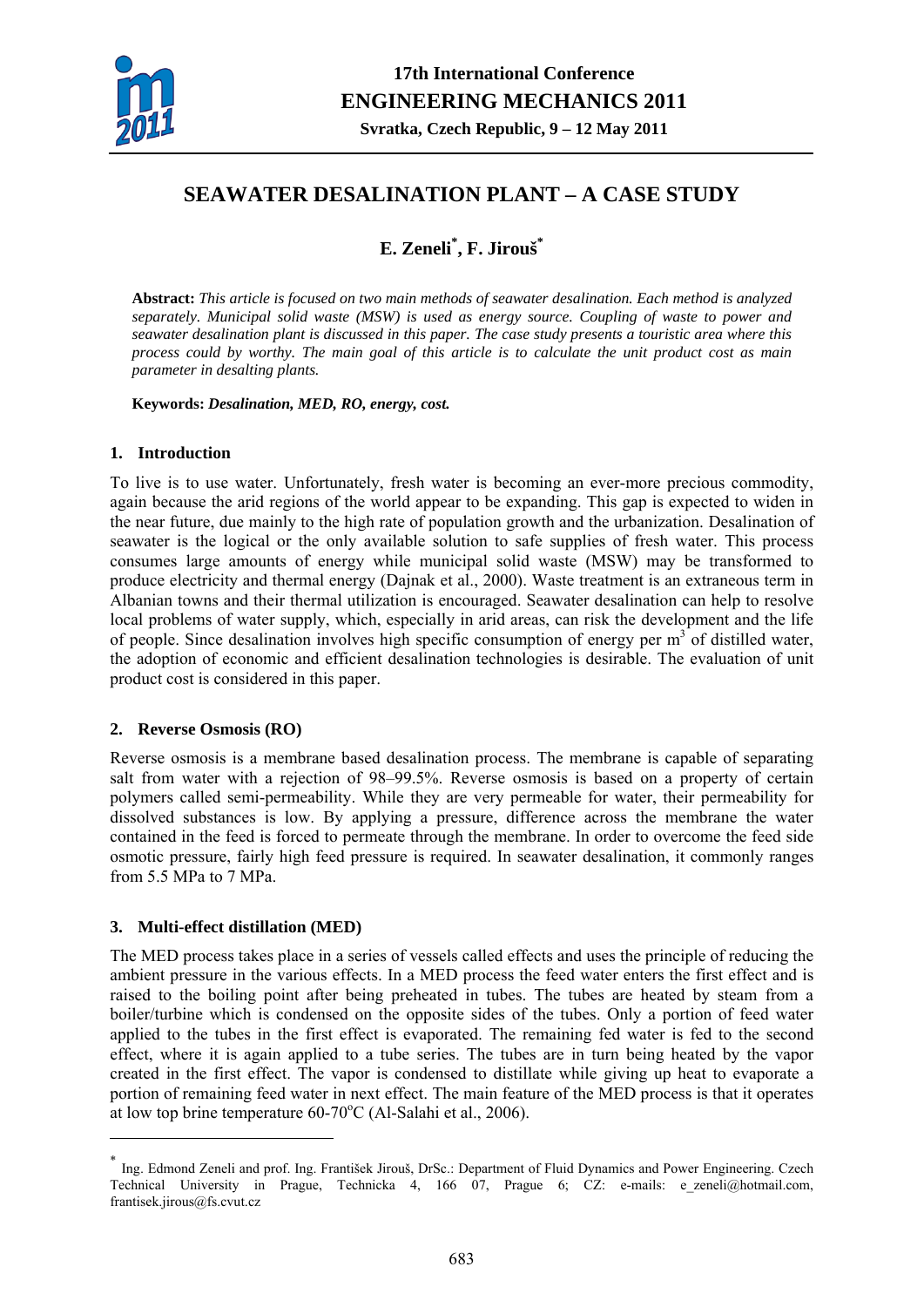## **4. The case study**

An Albanian touristic area of 100 000 inhabitants is considered in our case. The typical present day per capita content of MSW is evaluated 450 – 550 kg/year. MSW calorific value is considerable, 8.5- 13 MJ/kg (Reimann, 2006). For our calculations have accepted LHV<sub>waste</sub>=11 500 kJ/kg, from which results that nominal thermal power in boiler is  $Q_{\text{boiler}}=32.5 \text{ MW}_{\text{th}}$  and electricity generated E= 9 MW<sub>el</sub>.

### **4.1. Reverse Osmosis power by waste firing plant**

First, we consider that the total energy production of 9 MW<sub>el</sub> is used to supply RO desalting plant. In order to calculate the unit product cost is necessary to make some assumptions:

- Steady state operation
- − Isothermal operation. Therefore the temperatures of the feed, brine and permeate are equal.
- The membrane selectivity is constant and is equal for various types of salts.

In the scheme below is examined a 2 000  $m^3/d$  desalination plant. This assumed value is much higher than last achievements in the membrane technology. The main design variables in RO systems are:

- − the recovery rate,
- $-$  the salt rejection,  $S_R = 99\%$
- the operating pressure,
- the permeate flux, both in terms of overall product rate and specific rate.

For a given salt rejection of the membranes used, technical feasibility of single-stage systems for potable water production is expressed by the following condition:

$$
TDS_p = (1 - S_R / 100)^* TDS_f \le 500 ppm \tag{1}
$$

 $\overline{a}$ *TDS<sub>f</sub>*- salinity of feed water,  $\approx$  40 000 ppm (typical value of Mediterranean seawater)

*TDS p*- salinity of product water, ppm

In order to decrease the power consumption a pressure exchanger is appropriate for energy recovery. These work exchangers directly transfer brine hydraulic energy to feed hydraulic energy. In any case, cost reduction rarely exceeds 10 % of water cost (Lamei, et al., 2007). A RO layout and with parameters is shown in Fig. 1. The results from the calculations are summarized in Tab. 2.



*Fig. 1: Single RO desalination scheme.*

#### **4.2. Multi-effect distillation process coupled with waste firing plant**

Waste firing plant supplies with heat and electricity the MED plant. Desalting capacity is accepted  $2000 \text{ m}^3/\text{d}$  with 6 effects. For our calculations is accepted specific heat consumption 10 kWh/m<sup>3</sup> distillate. Specific electric energy consumption is assumed  $2.5 \text{ kWh/m}^3$ . Particularly for the MED section El-Dessouky et al., (1998) assume equal heat transfer area in each effect, and equal heat transfer coefficient. Equal temperature drop between effects as well equal specific heat for the brine, and feed water have been assumed.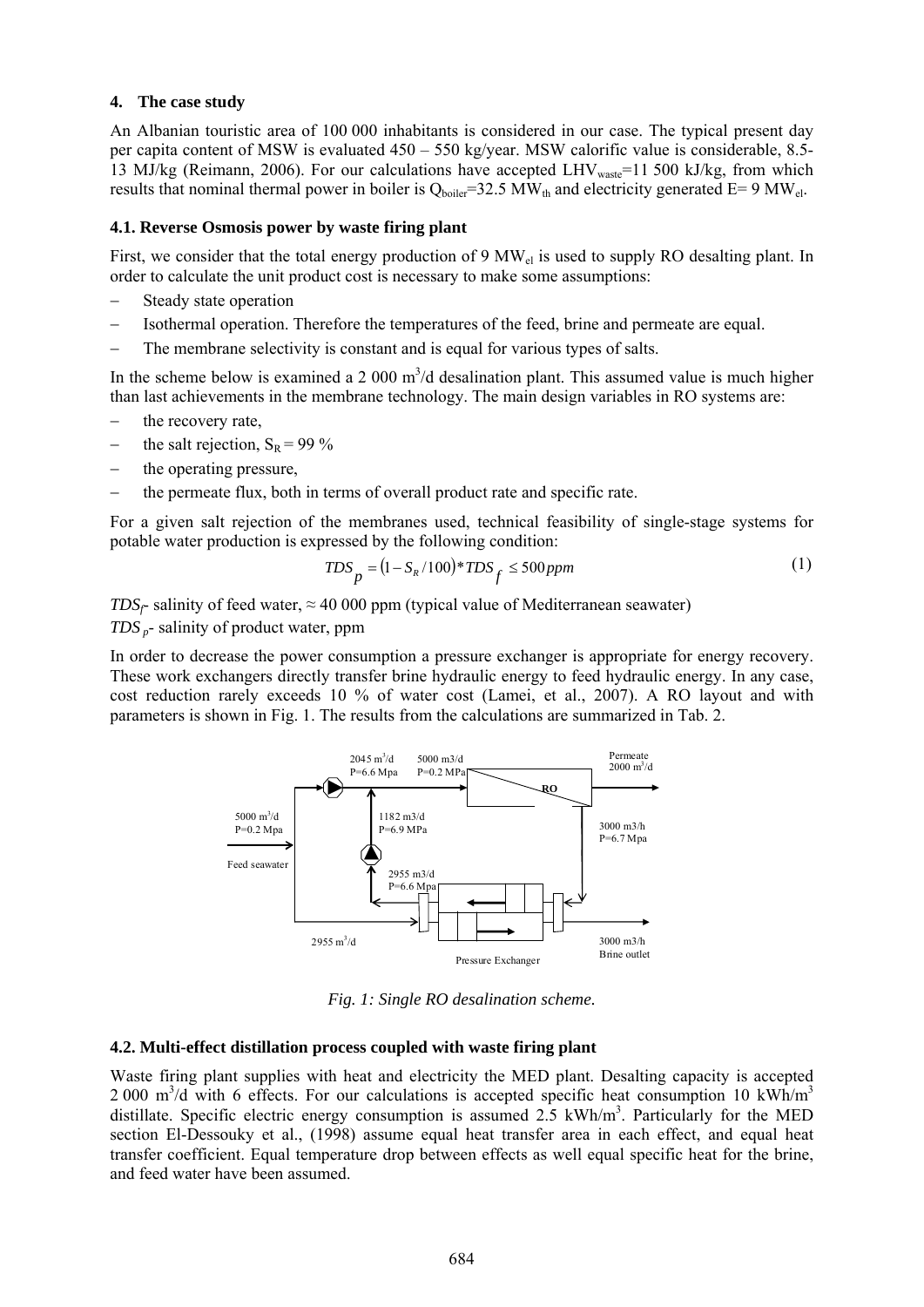The design of MED parameters starts with the definition of the temperature drop across all effects, which is obtained from equation (2).

$$
\varDelta T_{tot} = T_s - T_{bn} \tag{2}
$$

Brine temperature in the first effect is obtained from the relation

$$
T_{b1} = T_s - \Delta T_1 \tag{3}
$$

Distillate flow rate in the first effect can be calculated from the evaporator energy balance (Jirouš, 2010) :



Distillate flow rate in effects 2 to n:

$$
D_{i-1} = \frac{M_f c_p (T_{vi} - T_f) + D_i \lambda_i}{\lambda_{i-1}}
$$
 (5)

Brine flow rate in effects 1 to n:

$$
B_i = D_i \frac{X_f - X_d}{X_b - X_f} \tag{6}
$$

The overall mass balance (Jirouš, 2010):

$$
M_f = M_d + M_b \tag{7}
$$

The evaporator heat transfer area, for the first and next effects are written as

$$
A_e = \frac{M_s \lambda_s}{U_e (T_s - T_b)}
$$
(8)

In Tab. 1, are shown the results for each effect of MED process. The enthalpies of brine and vapor are obtained from the formulas given in terms of the vapor and brine temperatures.



*Fig. 2: Layout of the i<sup>th</sup> effect of MED plant.* 

| Tab. 1: Parameters of MED profile. |  |
|------------------------------------|--|
|------------------------------------|--|

| Effect                     | 1       | $\overline{2}$ | 3              | 4       | 5       | 6       |
|----------------------------|---------|----------------|----------------|---------|---------|---------|
| $U$ (kW/m <sup>2</sup> K)  | 2       | 2              | $\overline{2}$ | 2       | 2       | 2       |
| $\Delta T$ ( $^{\circ}$ C) | 4.16    | 4.16           | 4.16           | 4.16    | 4.16    | 4.16    |
| $T_b$ ( $^{\circ}$ C)      | 70.84   | 64.68          | 58.52          | 52.36   | 46.2    | 40      |
| $T_v (^0C)$                | 68.84   | 62.68          | 56.52          | 50.36   | 44.2    | 38      |
| $\lambda_{v}$ (kJ/kg)      | 2335.92 | 2350.6         | 2365.46        | 2380.51 | 2395.77 | 2411.28 |
| D (kg/s)                   | 3.039   | 2.262          | 1.618          | 1.1048  | 0.7196  | 0.46    |
| A $(m^2)$                  | 902.04  | 902.04         | 902.04         | 902.04  | 902.04  | 902.04  |
| B (kg/s)                   | 8.201   | 8.978          | 9.622          | 10.1352 | 10.5204 | 10.78   |
| F (kg/s)                   | 11.24   | 11.24          | 11.24          | 11.24   | 11.24   | 11.24   |
| $X_b$ (ppm)                | 64 000  | 64 000         | 64 000         | 64 000  | 64 000  | 64 000  |

In Tab. 2, are summarized the data of cost analysis for each desalination process. The economic analysis is based on cost equation of the total cost  $C_t$ ;

$$
C_t = C_c + C_e + C_{ch} + C_l + C_m
$$
\n(9)

Where,  $C_c$  is the yearly capital cost [ $\epsilon$ /year]:

 $C_e$  - cost of energy [ $E$ /year];

 $C_{ch}$  - cost of chemicals [ $E$ /year];

 $C_1$  - the yearly cost of labor [ $\epsilon$ /year];